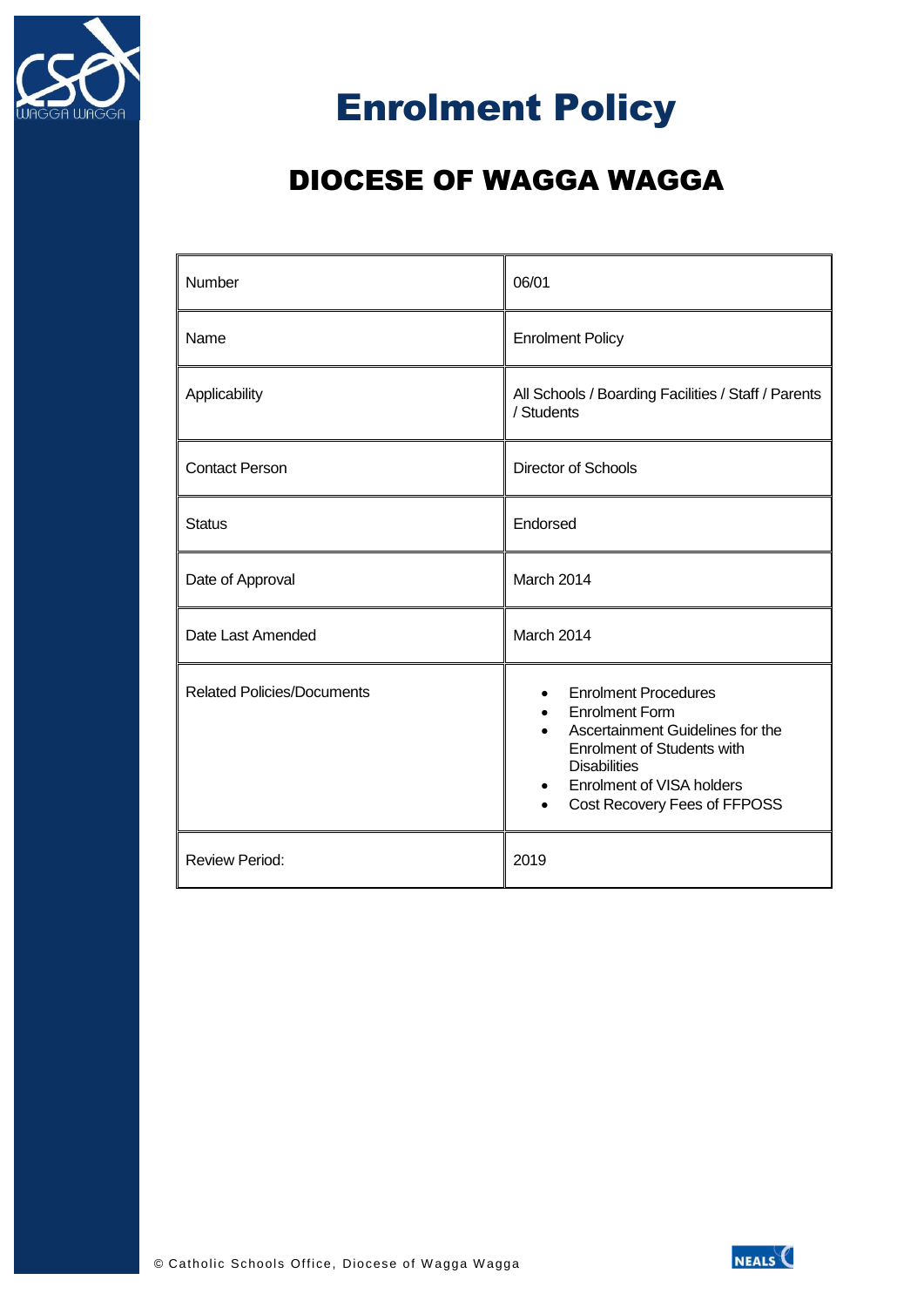# **ENROLMENT POLICY**

# **Policy Statement**

All parents give a firm commitment that they accept and support the life, nature and identity of the Catholic school, including the participation of their children in religious education programmes.

No enrolment is denied simply because of an inability, as against an unwillingness of the parents/carers to pay.

NSW Legislation allows for the enrolment of children into Kindergarten who turn five before 1 August. Parents of children who turn five after 30 May are advised by the Principal of the possible implication for their child. Students are to start school by the age of 6.

Closing date for enrolment in a class for the following year is advertised through the Parish newsletter, feeder schools and public notices.

Enrolments after closing date are accepted depending on suitability, the criteria in (i) or (ii), and vacancy in the year group.

# **Priority Enrolments**

Date of application is used to determine a priority order within a category.

*If the number of applications exceeds the number of vacancies then the age of the student becomes applicable. Older children are accepted first.*

### **(i) Primary Schools:**

- 1. Catholics within the Parish.
- 2. Catholics outside the Parish.
- 3. Non-Catholic students in agreement with Catholic ethos.

### **(ii) High Schools/Colleges:**

- 1. Catholic students from Catholic feeder schools or from Parishes without Catholic Primary schools.
- 2. Catholic students from other schools.
- 3. Non-Catholics students in agreement with the Catholic ethos from Catholic Schools.
- 4. Students in agreement with the Catholic ethos from non-Catholic schools.

### **(iii) Boarding Schools**

1. Acceptance into a boarding school depends on the applicant's acceptance into a Secondary School based on the above criteria and assessment of suitability to boarding.

### **Parent Responsibilities**